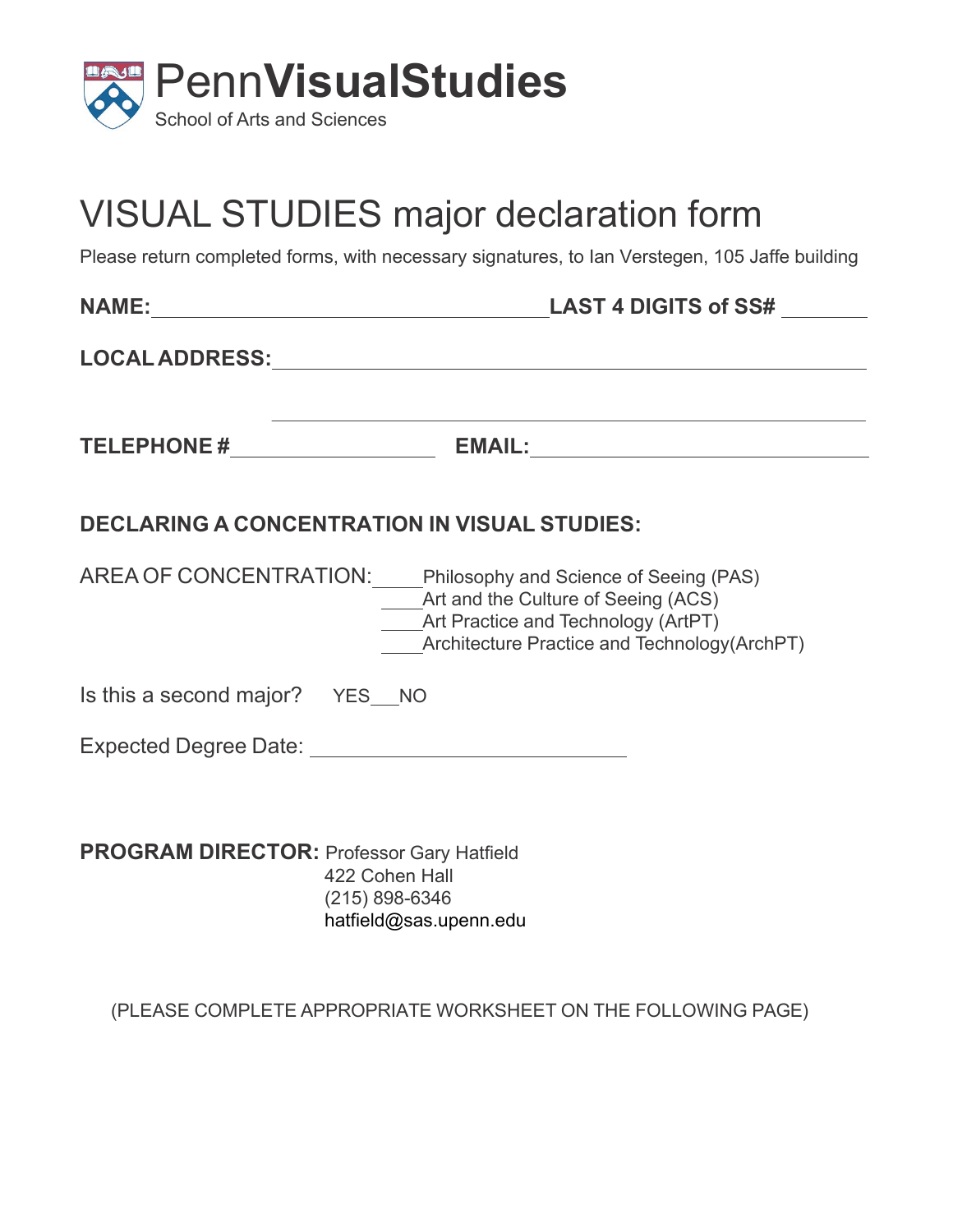## **VISUAL STUDIES MAJOR WORKSHEET SECTOR A, B, and C ArtPT (ArchPT please use following page)**

This worksheet is designed to help aid students in planning their programs of study. You should bring a copy of this worksheet to all meetings with the program director. Another copy will be kept on file. This is NOT the "Certificate for Graduation". Please keep in mind that the major requires 15 c.u. for A, B, and ArtPT concentrators in sector C. The VLST concentration in ArchPT requires 16 in the major.

| Stage 1 (2 c.u.)                                                           |             |              |                |             |              |
|----------------------------------------------------------------------------|-------------|--------------|----------------|-------------|--------------|
| <b>COURSE#</b>                                                             | <b>DATE</b> | <b>GRADE</b> |                |             |              |
| <b>VLST 101</b>                                                            |             |              |                |             |              |
| <b>VLST 102</b>                                                            |             |              |                |             |              |
| or                                                                         |             |              |                |             |              |
| <b>VLST 103</b>                                                            |             |              |                |             |              |
|                                                                            |             |              |                |             |              |
| Stage 2 (7 c.u.) Two courses required in each of the sectors plus VLST 301 |             |              |                |             |              |
| <b>COURSE#</b>                                                             | <b>DATE</b> | <b>GRADE</b> | <b>COURSE#</b> | <b>DATE</b> | <b>GRADE</b> |
| <b>VLST 301</b>                                                            |             |              |                |             |              |
|                                                                            |             |              |                |             |              |
|                                                                            |             |              |                |             |              |
|                                                                            |             |              |                |             |              |
|                                                                            |             |              |                |             |              |
| Stage 3 (5 c.u. for sector A, B, and C ArtPT)                              |             |              |                |             |              |
| <b>COURSE#</b>                                                             | <b>DATE</b> | <b>GRADE</b> | <b>COURSE#</b> | <b>DATE</b> | <b>GRADE</b> |
|                                                                            |             |              |                |             |              |
|                                                                            |             |              |                |             |              |
|                                                                            |             |              |                |             |              |
|                                                                            |             |              |                |             |              |

Stage 4 ( 1 c.u.) Senior Thesis Project

VLST 395

The Senior Project is taken in the Fall and Spring semesters of Senior Year. Majors should prepare proposals in advance (i.e. Spring semester of Junior Year)

Approved Denied Date Signature